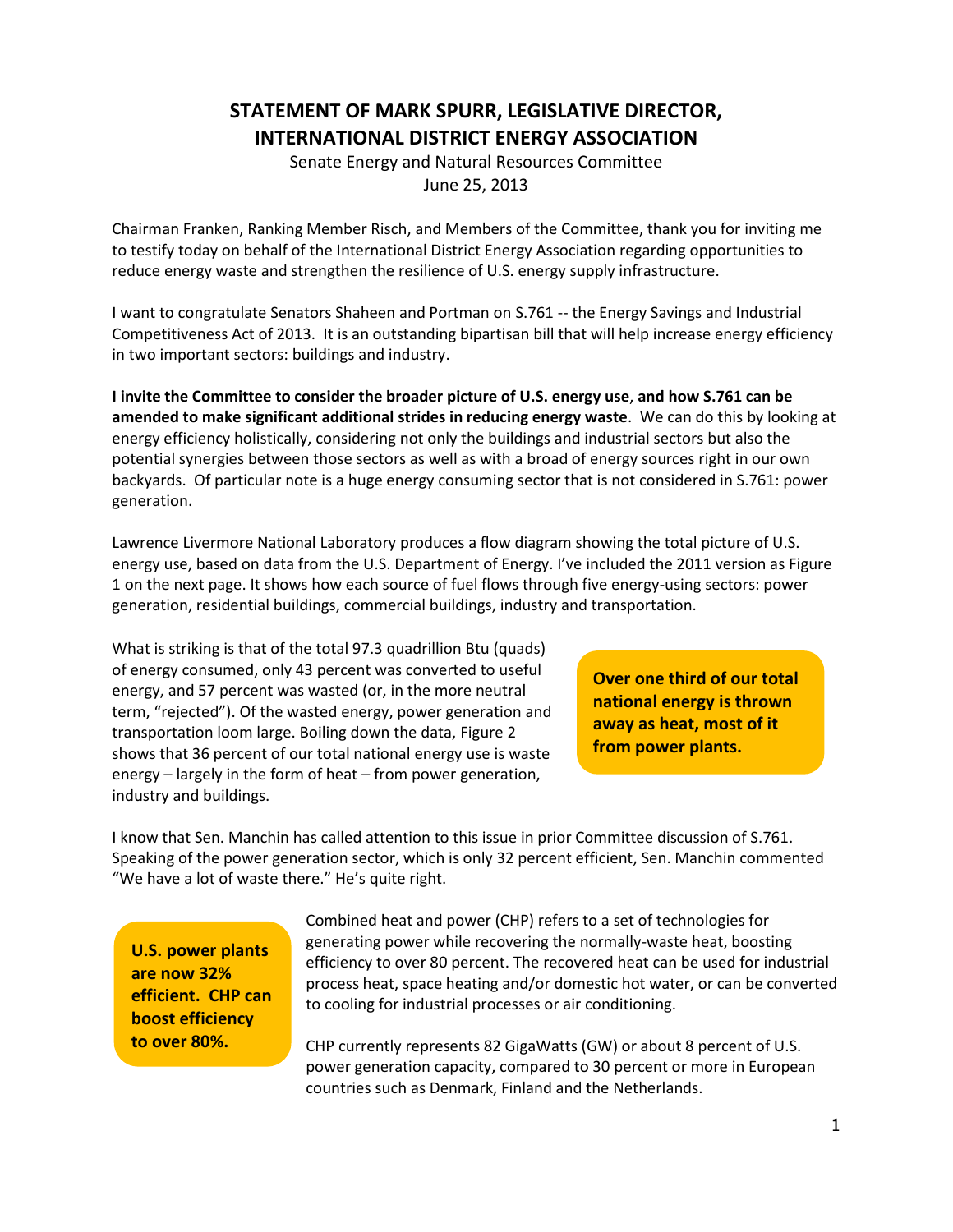

Estimated U.S. Energy Use in 2011: ~97.3 Quads



Source: LLNL 2012. Data is based on DOE/EIA-0384(2011), October, 2012. If this information or a reproduction of it is used, credit must be given to the Lawrence Livermore National Laboratory and the Department of Energy, u

**Figure 1. U.S. Energy Use 2011** (Source: Lawrence Livermore National Laboratory and the U.S. Department of Energy. Data is based on DOE/EIA-0384 (2011), October 2012. )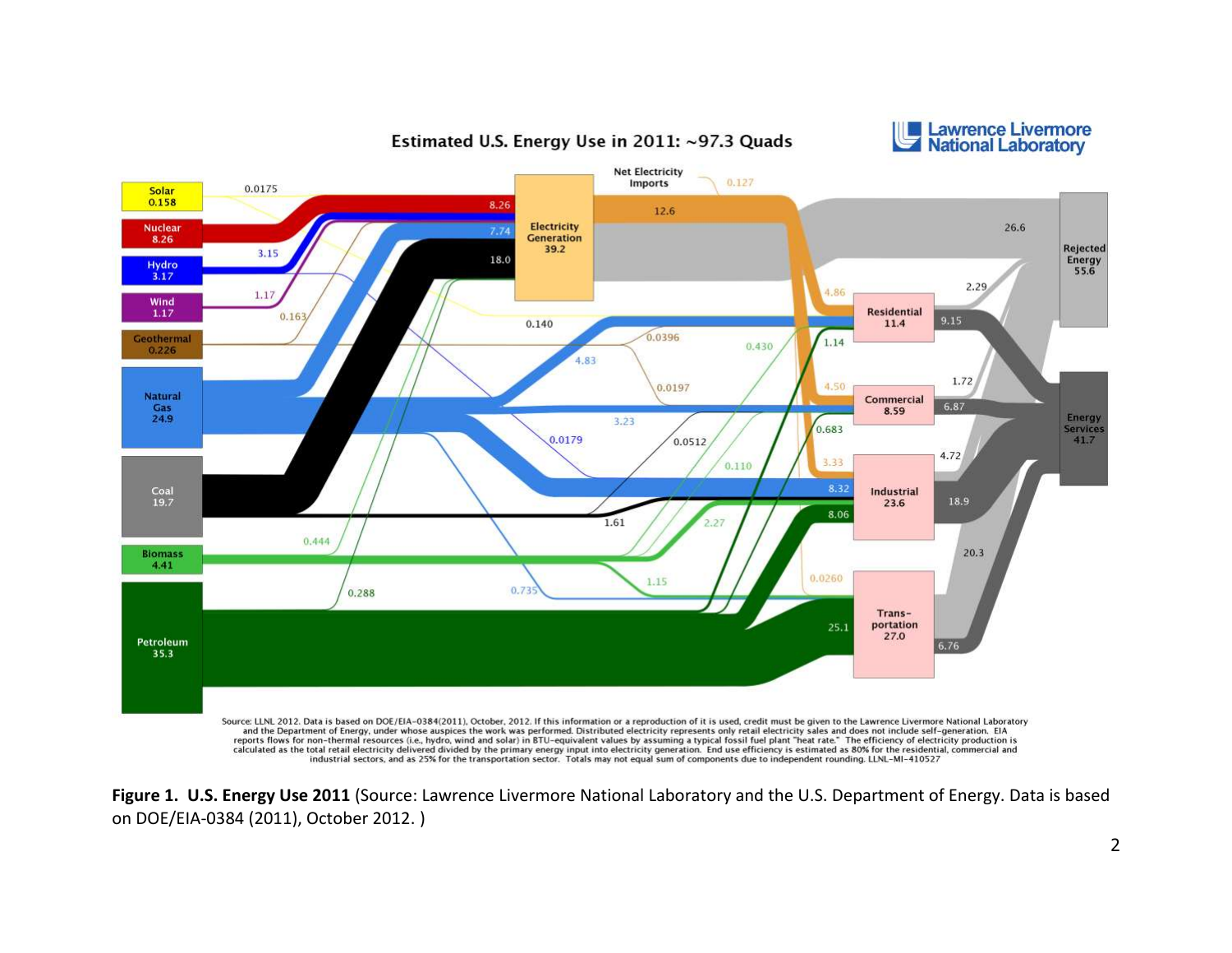

**Figure 2.** Magnitude of Wasted Heat in the U.S. Energy Use, 2011

**There is significant potential for growth in U.S. CHP.**

A recent study estimated a technical potential of 125 GW in additional CHP capacity in systems below 100 MegaWatts (MW) in size. Of the technical potential for new CHP capacity, 56 GW is in the industrial sector and 69 GW is in the commercial sector. Of the total *technical* potential, it is estimated that 6 GW has strong *economic* potential (payback less than 5 years), 35 GW has moderate economic potential (payback 5-10 years) and 82 MW has low economic potential (payback exceeds 10 years).  $1$ 

The Department of Energy has estimated that increasing CHP from its current 9% share of U.S. electric power to 20% by 2030 would:

- Avoid 60% of the projected increase in U.S. carbon dioxide emissions (equivalent to taking half of all U.S. passenger vehicles off the road);
- Create more than 1 million new, high-skilled jobs here in the U.S.; and

**DOE analysis indicates substantial economic and environmental benefits from increased CHP.**

Generate \$234 billion in new investments. $2$ 

Economies of scale make it more cost-effective to install CHP in sizes above 5 MW, which is why district energy systems are critical to more widespread implementation of CHP.

**District energy systems help increase CHP because they pool the thermal users to accommodate larger, more cost-effective CHP units.**

j

District energy systems supply hot water or steam and chilled water to buildings for space heating, domestic hot water, air conditioning and industrial process energy. These systems pool the thermal users to accommodate larger, more cost-effective CHP units. Widespread use of district energy is the reason that countries like Denmark and Finland have high levels of CHP.

 $<sup>1</sup>$  The Opportunity for CHP in the United States, ICF International, May 2013.</sup>

 $^2$  U.S. Department of Energy, "Combined Heat and Power: Effective Energy Solutions for a Sustainable Future" (Dec. 1, 2008), p. 3-4.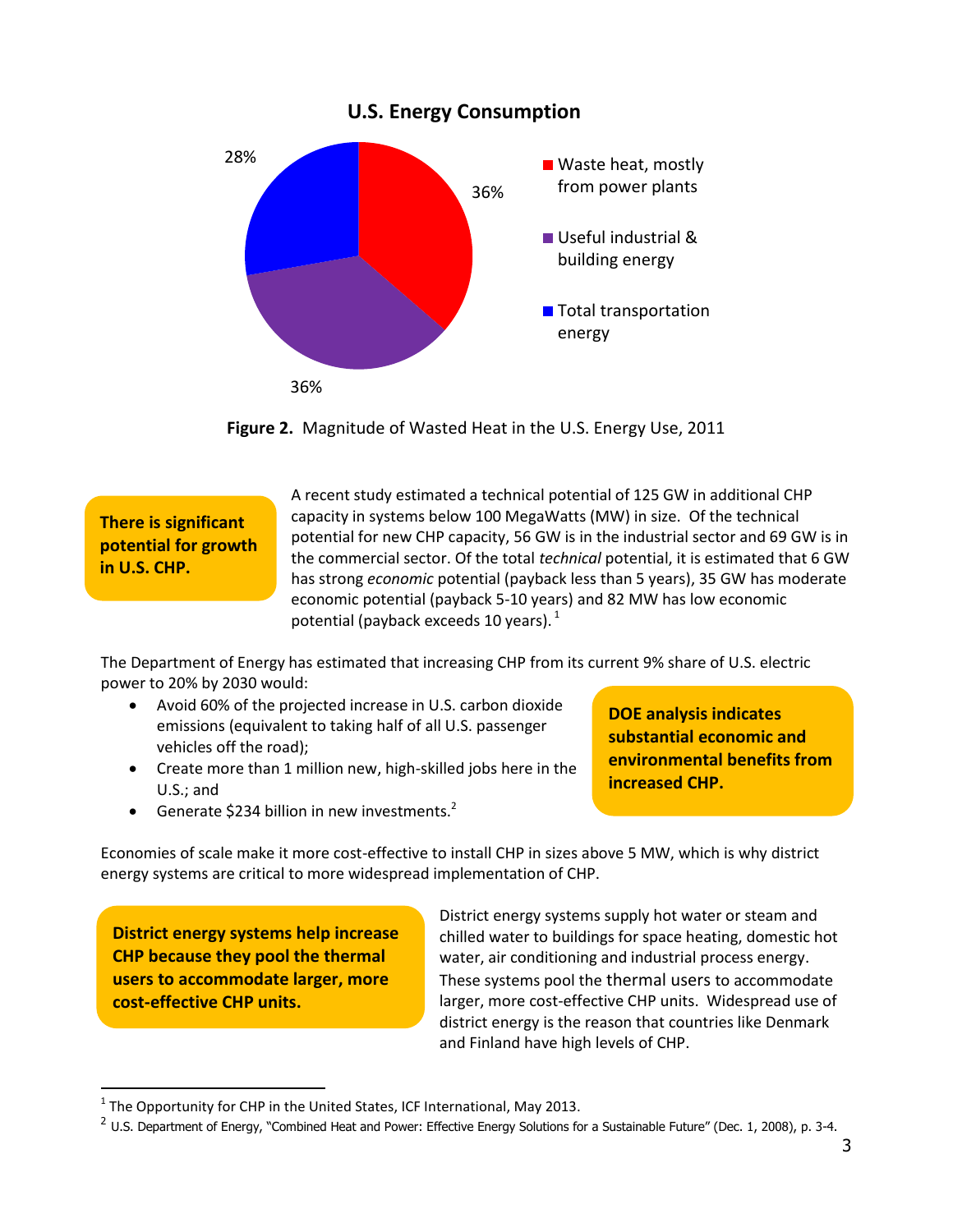District energy systems represent a substantial "heat sink" for further implementation of CHP. Many U.S. cities, colleges, universities, industrial facilities, hospitals and military bases use district energy. These systems exist in all 50 U.S. states. Landmark buildings like the White House, U.S. Capitol and Supreme Court, Empire State Building, Mayo Clinic and Harvard Medical School use district energy. District energy systems serve over 8 billion square feet of building space, equal to 12 percent of total commercial floor space.<sup>3</sup> About 13 percent of U.S. district energy systems incorporate CHP.<sup>4</sup>

Beyond CHP, there are plenty of other sources of local energy – "home-grown" energy sources that exist today in our backyards. For example:

- Most of the buildings in downtown St. Paul, Minnesota are heated and cooled using energy that literally comes from residents' backyards: tree trimmings and other waste wood. This community waste material is converted to supply heating, cooling and electricity.
- In Detroit, Michigan, the downtown district energy system fueled with municipal solid waste.
- Both the University of Iowa and the University of Minnesota have used oat hulls, a food processing waste, as fuel.
- Lake Cayuga is in Cornell University's backyard. Cornell constructed a piping system which uses the naturally occurring cold lake water for air conditioning, cutting power consumption by 87%.
- Montpelier, Vermont broke ground in April on a district heating system to be fueled with local wood.
- The Oregon Institute of Technology uses a resource under its backyard -- geothermal hot water that provides a clean, renewable source of campus heat.
- A BMW manufacturing plant in Spartanburg, SC uses local landfill gas as a CHP fuel. Combustion turbines produce 11 MW of electricity as well as process steam.
- Cox Interior is a Kentucky company that makes interior and exterior finishing products. They use wood waste from their manufacturing process to fuel a 5 MW CHP system, providing process power and heat.

**Beyond CHP, there many untapped sources of energy in our own "backyards" such as:**

- Urban waste wood
- **•** Industrial exhaust gases
- **•** Municipal solid waste
	- Landfill gas
	- Food processing waste
	- Geothermal heat

Hurricanes Sandy (2012), Irene (2011), Gustav (2008), Ike (2008), Katrina (2005) and Wilma (2005) brought power grids down, causing huge economic losses in output, income and employment. The Northeastern blackout in 2003 was not caused by severe weather but by transmission system failures, but also resulted in substantial economic losses as data centers, factories, hospitals, offices and other employers shut down.

**There are significant economic losses from energy supply disruption just from interruption of business operations.** 

 $\overline{a}$ 

The economic losses from energy supply disruption from interruption of business operations are enormous. For instance, economic research firm Moody's Analytics attributed nearly \$20 billion in losses from suspended business activity just due to Superstorm Sandy.<sup>5</sup> Rutgers recently published a report that estimates economic losses, not including damages to physical structures, of approximately \$11.7 billion

 $3$  Commercial Buildings Energy Consumption Survey, 2003, U.S. Energy Information Administration, with updated based on data collected by the International District Energy Association.

<sup>&</sup>lt;sup>4</sup> Energy and Environmental Analysis Inc. and IDEA, District Energy Services: Commercial Data Analysis for EIA's National Energy Modeling System, August 2007; unpublished surveys by IDEA, 2003-2009.

<sup>&</sup>lt;sup>5</sup> <http://money.cnn.com/2012/10/29/news/economy/hurricane-sandy-business/index.html>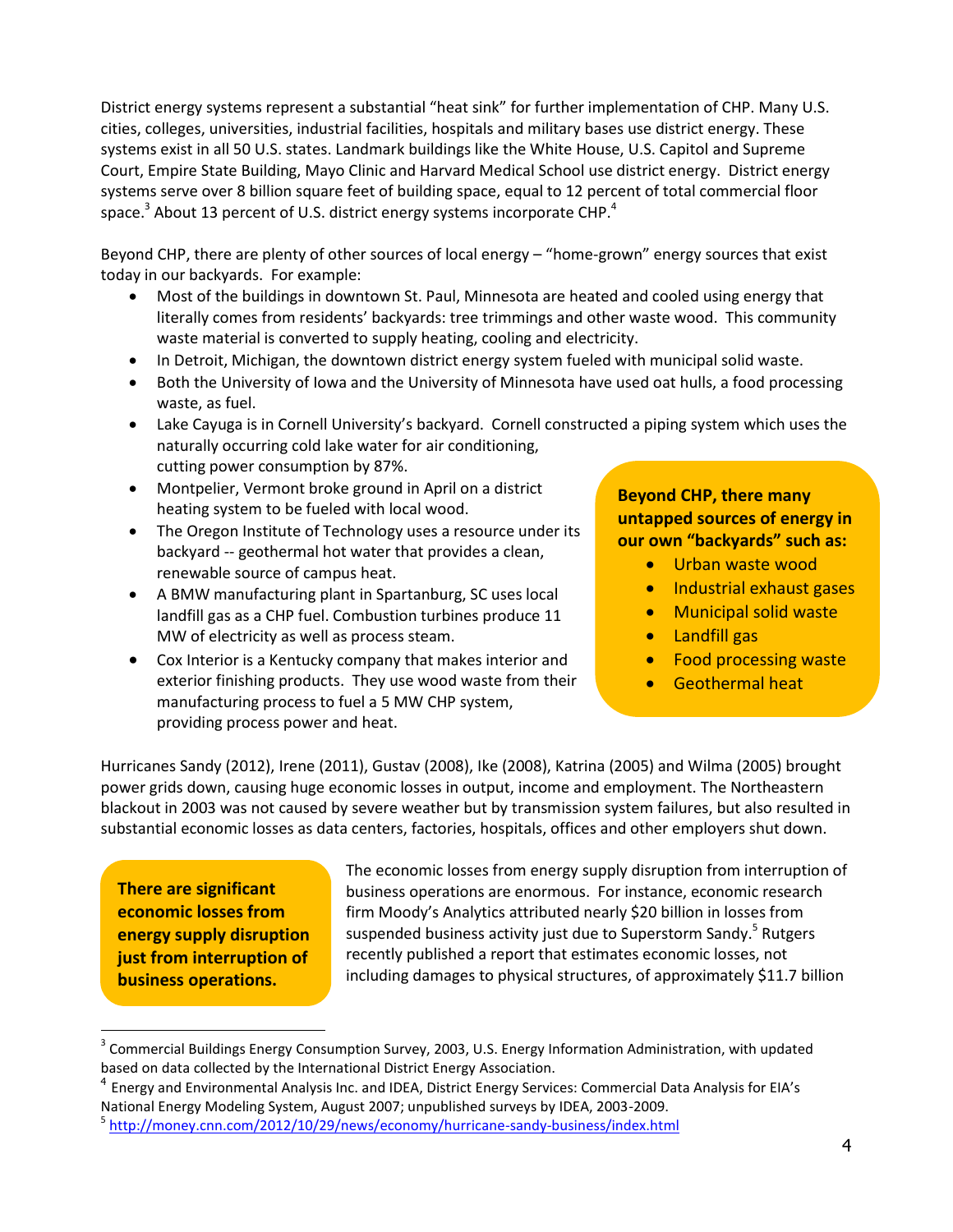in state Gross Domestic Product (GDP).<sup>6</sup> The study found that overall GDP losses could have been reduced in New Jersey if there had been additional backup sources of power such as CHP, which would have lessened the economic losses associated with power outages.

In 2001 report,<sup>7</sup> the Electric Power Research Institute (EPRI) evaluated industrial and digital economy businesses to determine the economic costs of power outages and power quality disturbances, focusing on 3 sectors:

- 1. Digital Economy (DE) sector: comprised mainly of data storage and retrieval, data processing, or research and development operations such as the telecommunications, data storage, biotechnology, electronics manufacturing, and the financial industry.
- 2. Continuous Process Manufacturing (CPM) sector: comprised of manufacturing facilities that continuously feed raw materials through an industrial process such as the paper, chemical, petroleum, rubber and plastics, stone, clay, glass, and primary metals industries.
- 3. Fabrication and Essential Services (F&ES) sector: all other manufacturing industries, plus utilities and transportation facilities, water and wastewater treatment, and gas utilities and pipelines.

Although these three sectors only accounted for 17% of all U.S. businesses, they amounted to 40% of U.S. GDP. The study found that industrial and digital economy firms are losing about \$45.7 billion per year due to power outages, with an additional \$6.7 billion in costs resulted from power quality disturbances other than outages. The EPRI study concluded that the cost of power outages for all industry combined is an estimated at \$120 to \$190 billion per year.

**EPRI concluded that the cost of power outages for all industry combined is an estimated \$120 to \$190 billion per year.**

The total cost of business interruptions from the 2003 Northeastern blackout, which lasted 2 days, have been estimated as follows: 1) Anderson Economic Group<sup>8</sup> -- \$4.5 to \$8.2 billion; 2) U.S. Department of Energy<sup>9</sup> -- \$6 billion; and 3) ICF Consulting<sup>10</sup> -- \$7 to \$10 billion.

**CHP and other local energy sources are inherently more resilient to disruption from natural disasters or other events that interrupt energy supply from complex and interconnected grids.** 

CHP and other local energy sources are inherently more resilient to disruption from natural disasters or other events that interrupt energy supply from complex and interconnected grids. CHP systems can be designed to operate in "island" mode during a grid outage. CHP and district energy systems have demonstrated that they can keep the power on, keep factories and business running, and continue to keep people warm in the winter and cool in the summer even when the power grid is down.

A recent report for Oak Ridge National Laboratory<sup>11</sup> notes: "When Superstorm Sandy made landfall on the eastern coast of the United States –New Jersey, New York and Connecticut were the most heavily hit areas.

<sup>7</sup> Consortium for Electric Infrastructure to Support a Digital Society (CEIDS), An Initiative by EPRI and the Electricity Innovation Institute, *The Cost of Power Disturbances to Industrial & Digital Economy Companies*, June 2001,

<sup>8</sup> Anderson, Patrick L. and Ilhan K, Geckil, "Northeast Blackout Likely to Reduce US Earnings by

\$6.4 Billion," AEG Working Paper 2003-2, August 19, 2003

 6 Rutgers Regional Report, The Economic and Fiscal Impacts of Hurricane Sandy in New Jersey, January 2013.

<sup>&</sup>lt;sup>9</sup> Transforming the Grid to Revolutionize Electric Power in North America, Bill Parks, U.S. Department of Energy, Edison Electric Institute's Fall 2003 Transmission, Distribution and Metering Conference, October 13, 2003.

<sup>&</sup>lt;sup>10</sup> The Economic Cost of the Blackout: An Issue Paper on the Northeastern Blackout, ICF Consulting, August 14, 2003.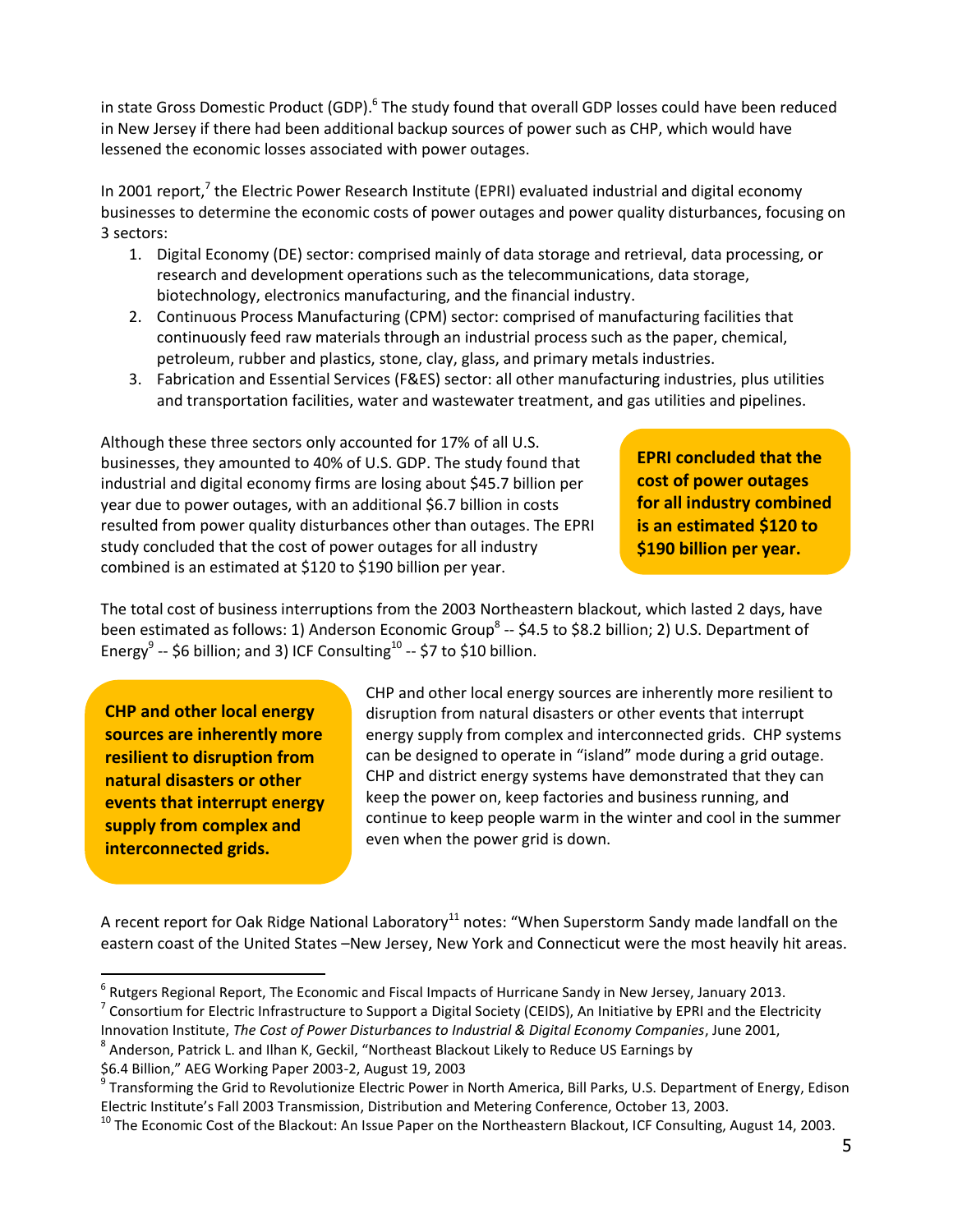Extended power outages affected the region for days. However, some commercial and industrial facilities in the area were able to power through Superstorm Sandy due to onsite CHP." Here are very brief summaries of some of case studies presented in that report:

- **Princeton University - Princeton, NJ.** During Superstorm Sandy, Princeton disconnected from the grid and used its district energy CHP system to power the campus. The CHP system was also able to provide uninterrupted steam and chilled water service. Many staff members stayed overnight at the University because of the storm. CHP was vital to maintaining important university facilities such as research labs, experiments and data that could have been compromised by a loss of power.
- **Louisiana State University - Baton Rouge, LA.** For four days during Hurricane Gustav in 2008, the CHP system provided electricity to critical sections of the campus. During Hurricane Katrina, LSU stayed on-line and never lost power, which allowed the school to continue to operate and allow administrative offices of the University of New Orleans and the LSU Medical School to relocate to the main LSU campus.
- **Nassau Energy Corporation – Garden City, NY.** During Superstorm Sandy, the CHP system was able to continue supplying power to the grid, and also maintained the supply of thermal energy to the Nassau University Medical Center, Nassau Community College, and all other end-use customers. Nassau Community College served as an emergency shelter during the hurricane and provided services to over 1,000 people displaced by the storm for about a month and a half. A representative from the Community College said that the College has never experienced any disruptions in service from the district energy CHP system.

-

**CHP and district energy systems have demonstrated that they can keep the power on, keep factories and businesses running, and continue to keep people warm in the winter and cool in the summer even when the power grid is down.** 

- **South Oaks Hospital - Amityville, NY.** South Oaks isolated itself from the grid on the evening of October 28 and remained disconnected from the grid for 15 days. South Oaks was able to provide critical services relying solely on their CHP system. They admitted patients from other sites that had been displaced by the storm. They offered refrigeration for vital medicines to those who had lost power and had no means of keeping medicines refrigerated.
- **Greenwich Hospital - Greenwich, CT.** Due to its CHP system, Greenwich Hospital was able to continue normal operations throughout the storm. The hospital admitted additional patients during the outage period. In addition, 150 extra staff stayed overnight to ensure the hospital remained fully functioning.
- **Public Interest Data Center - New York, NY.** During the storm the power to the building and surrounding area was out for over two days; however, the data center was able to remain fully operational. Even though the areas surrounding the building were out of power, employees of PINS were able to come into the office and resume their normal functions. In addition to keeping the

 $11$  Combined Heat and Power: Enabling Resilient Energy Infrastructure for Critical Facilities, prepared for Oak Ridge National Laboratory, ICF International, March 2013.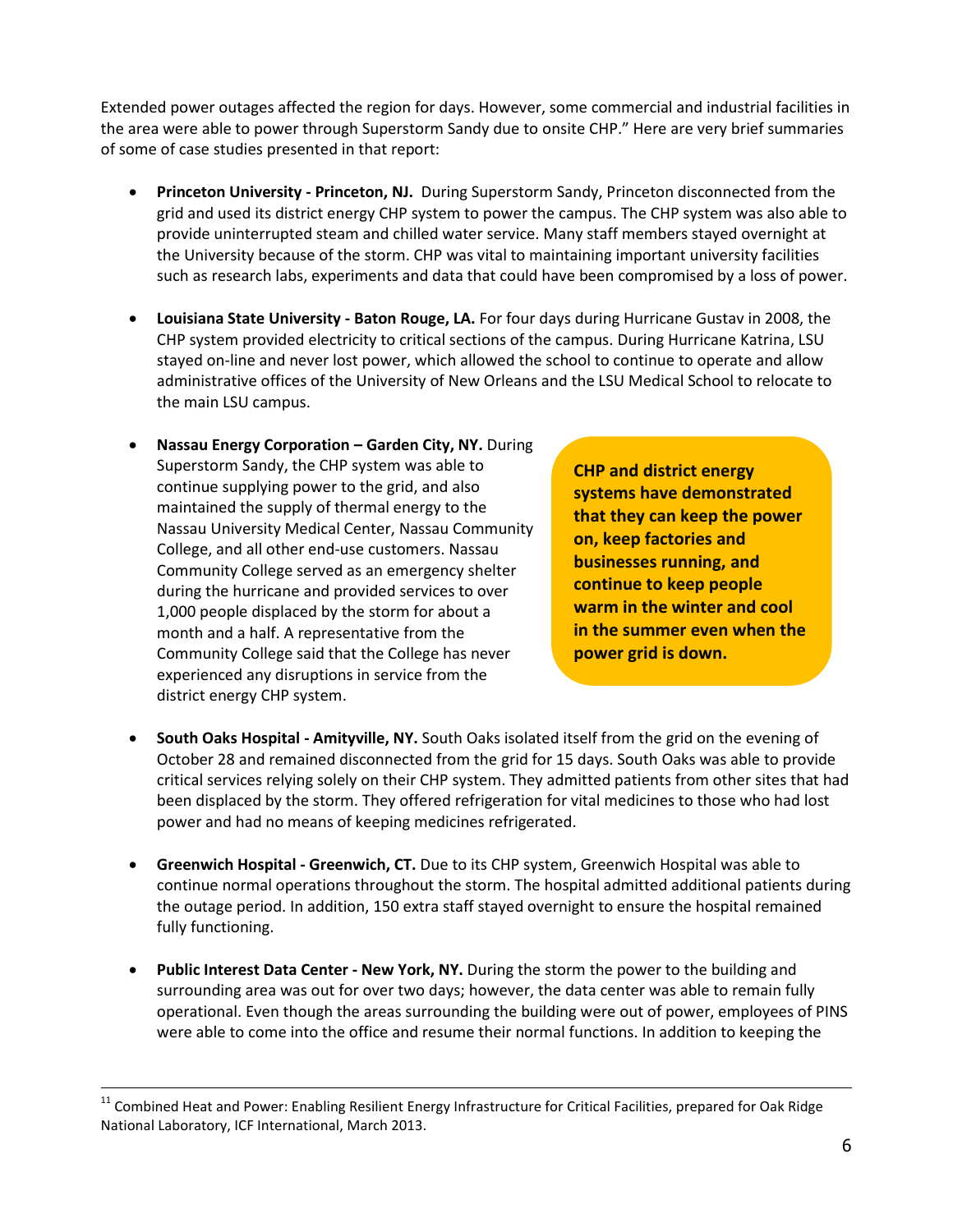power and cooling operational for the data center, the CHP system was also able to provide the building landlord with power to continue to run their computer and security systems.

 **New York University – New York, NY.** NYU's core campus maintained both power and heat during Superstorm Sandy because of its CHP system. The system provided uninterrupted electricity, heating, and cooling to the campus, and also enabled NYU and City officials to set up a command post on the campus as well as serve area residents forced to evacuate their homes.

I urge your support for legislation introduced by Sen. Franken. The Local Energy Supply and Resiliency Act (LESRA) will help industry, universities, hospitals and others implement CHP, capture waste heat and use renewable resources for heating, cooling, and power generation. It will also strengthen our ability to keep the lights on, keep buildings comfortable and enable uninterrupted business operations.

Industrial competitiveness will be enhanced by LESRA because it will help steel mills, paper mills and other businesses develop new revenue streams. LESRA will also help communities, universities and others reduce energy costs, reduce emissions and enhance energy supply resiliency.

**The Local Energy Supply and Resiliency Act (LESRA) will help industry, universities, hospitals and others reduce energy waste and strengthen our ability to keep the lights on and enable uninterrupted business operations.** 

The bill establishes two programs:

- **Technical Assistance Program.** The bill establishes a grant program in the Department of Energy to provide technical assistance for identifying, evaluating, planning and designing waste heat recovery systems for the purposes of heating, cooling, and power generation. This program helps for-profit and nonprofit entities identify opportunities, assess feasibility, overcome barriers to project implementation, conduct financial assessments and perform the required engineering. Authorized appropriations: \$150 million over the period 2014 to 2018.
- **Local Energy Infrastructure Loan Guarantee Program.** The bill authorizes the Department of Energy to provide loan guarantees to projects that: 1) recover waste heat or use local renewable energy for heating or cooling: 2) generate power locally with CHP or renewable energy; 3) distribute power in microgrids, or 4) distribute heating or cooling energy to buildings. Reducing interest costs is the key to implementing highly efficient and resilient energy infrastructure. Unlike past DOE loan guarantees for innovative technologies, this program would focus on proven technologies, with the goal of reducing interest costs for local energy infrastructure. Funds to carry out the program will come from user fees and unused funds that were previously appropriated.

Thank you for the opportunity to speak with you today.